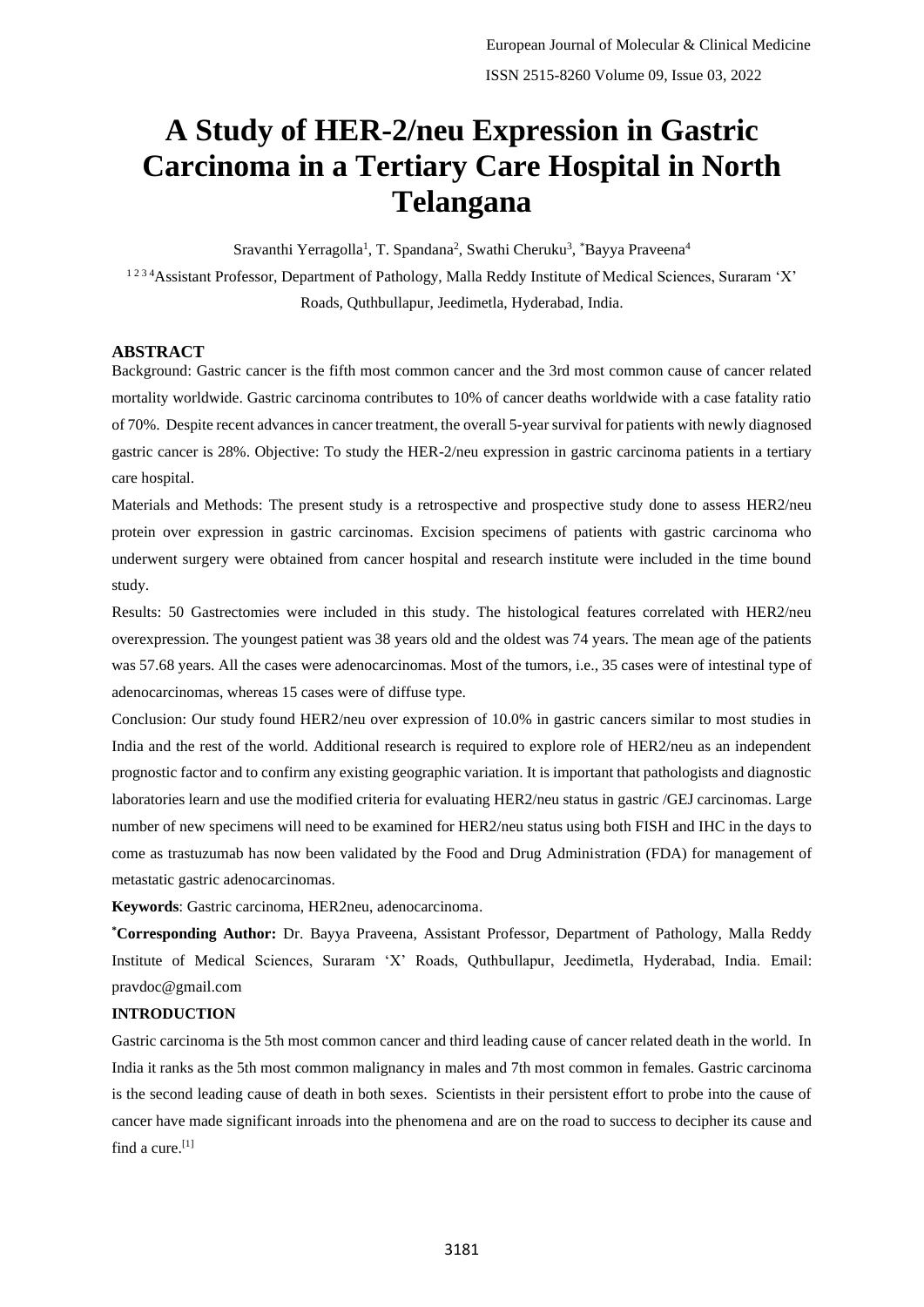Gastric carcinoma contributes to 10% of cancer deaths worldwide with a case fatality ratio of 70%.[2] Despite recent advances in cancer treatment, the overall 5-year survival for patients with newly diagnosed gastric cancer is 28%.[3]

Continuous efforts are put to identify certain specific biological markers that could help in diagnosing the disease early and also help in improving the targeted therapy. Markers like HER2, E - cadherin, EGFR etc. are currently used to evaluate prognosis of disease. HER2 is a proto-oncogene, located in chromosome 17q21. It encodes a transmembrane protein having tyrosine kinase activity. It is also known as ERBB2 and CerbB2. It regulates signal transduction pathway causing cell growth and differentiation. It is a member of epidermal growth factor receptor family. Accurate evaluation of expression of HER2 protein can be a help to identify eligible candidates for new targeted therapy.

Human epidermal growth factor receptor 2 (HER2) overexpression is increasingly recognized as a frequent molecular abnormality in gastric and gastroesophageal cancer. With the recent introduction of HER2 molecular targeted therapy for patients with advanced gastric cancer, determination of HER2 status is crucial in order to select patients who may benefit from this treatment.

Human epidermal growth factor receptor 2 (HER2) is a tyrosine kinase and a member of the epidermal growth factor receptor family. HER2 is a proto-oncogene encoded by ERBB2 on chromosome 17. HER2 is found in many tissues, including breast, the gastrointestinal tract, kidney, and liver.[1]

In general, it suppresses apoptosis and promotes cellular proliferation, thus facilitating uncontrolled cell growth, leading to tumorigenesis. HER2 acts as an oncogene in a wide range of cancers. It is now well accepted that HER2 status is of supreme importance in breast cancers, with positivity for HER2 indicating a poor prognosis. HER2 studies have been carried out extensively in breast cancer but not in gastric cancer. With increasing understanding of the molecular biology of HER2 and the availability of genomics and proteomics analyses, it has now been recognized that HER2 is implicated in other severe forms of cancer, notably gastric cancer. Unlike the consensus in breast cancer, results of different studies in gastric cancer have yielded inconsistent findings regarding prognosis, some studies have shown a worse prognosis whereas others found no association.

**Objective:** To study the HER-2/neu expression in gastric carcinoma patients in a tertiary care hospital.

#### **MATERIALS & METHODS**

**Study Design:** Hospital based Prospective and Retrospective observational study.

**Study area:** Dept. of. Pathology, Chalmeda Anand Rao Institute of Medical Sciences, Karimnagar.

**Study Period:** July 2016 to August 2017.

**Study population:** All excision specimens with microscopic evidence of gastric adeno carcinoma and sent for pathological analysis.

**Sample size:** Study consisted a total of 50 patients.

**Sampling method:** Simple Random sampling method.

**Inclusion Criteria:** Patients who underwent surgery for Gastric carcinoma.

**Exclusion Criteria:** Other carcinomas except for gastric cancers.

Ethical consideration: Institutional Ethical committee permission was taken prior to the commencement of the study.

**Study tools and Data collection procedure:** All biopsies and non-neoplastic lesions were excluded. Fifty cases were collected during the study period satisfying the inclusion and exclusion criteria. Clinical data, including age,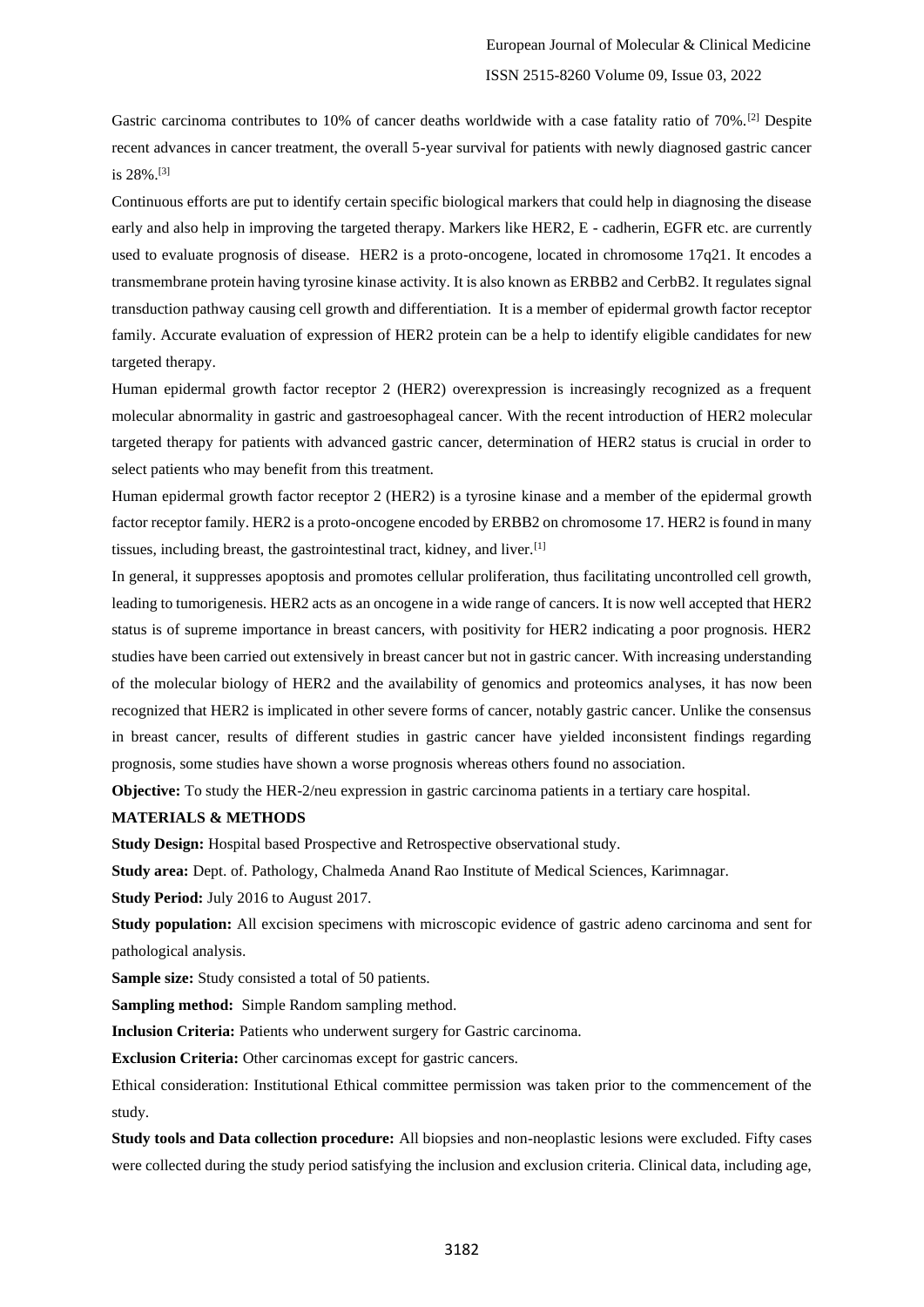sex, symptoms and metastatic sites were collected from the case files and medical records. Routine Hematoxylin and Eosin staining was performed initially which includes steps like. Dewaxing, Dehydration, Hematoxylin, Differentiation, Bluing, Eosin, Dehydration, Clearing and Cover-slipping.

Positive control used was breast carcinoma that scored HER2/neu 3+. HER2/neu immunoreactivity was evaluated according to the previously defined scoring system proposed by Hofmann and coworkers and Ruschoff and coworkers. All the cases with 2+ and 3+ scores were considered HER2/neu positive.

## **Statistical Analysis:**

The data was collected, compiled and compared statistically by frequency distribution and percentage proportion. Quantitative data variables were expressed by using Descriptive statistics (Mean  $\pm$  SD). Qualitative data variables were expressed by using frequency and Percentage (%).Student t test (two tailed, independent) has been used to find the significance of study parameters on continuous scale between two groups Inter group analysis) on metric parameters. Chi-square test has been used to find the significance of study parameters on categorical scale between two or more groups. P values of <0.05 were considered statistically significant. Data analysis was performed by using SPSS Version 20.

## **RESULTS**

Age distribution of patients 41-50  $$ 51-60$  $61-70$ 20% above 70 14% below 40 26%

50 Gastrectomies were included in this study. The histological features correlated with HER2/neu over expression.

# **Figure 1: Age distribution of patients**

The patients were divided into five groups: 1) those below 40 years. 2) those between 41-50 years,3) between 51- 60 years, 4) between 61-70 years, 5) those above 70 years. Out of 50 cases studied maximum of 34% (17/50) cases were between 51 to 60 years while only 6% were below 40 years. The youngest patient was 38 years old and the oldest was 74 years. The mean age of the patients was 57.68 years. [Standard Deviation (SD) = 12.12].



 **Figure 2: Gender distribution of patients**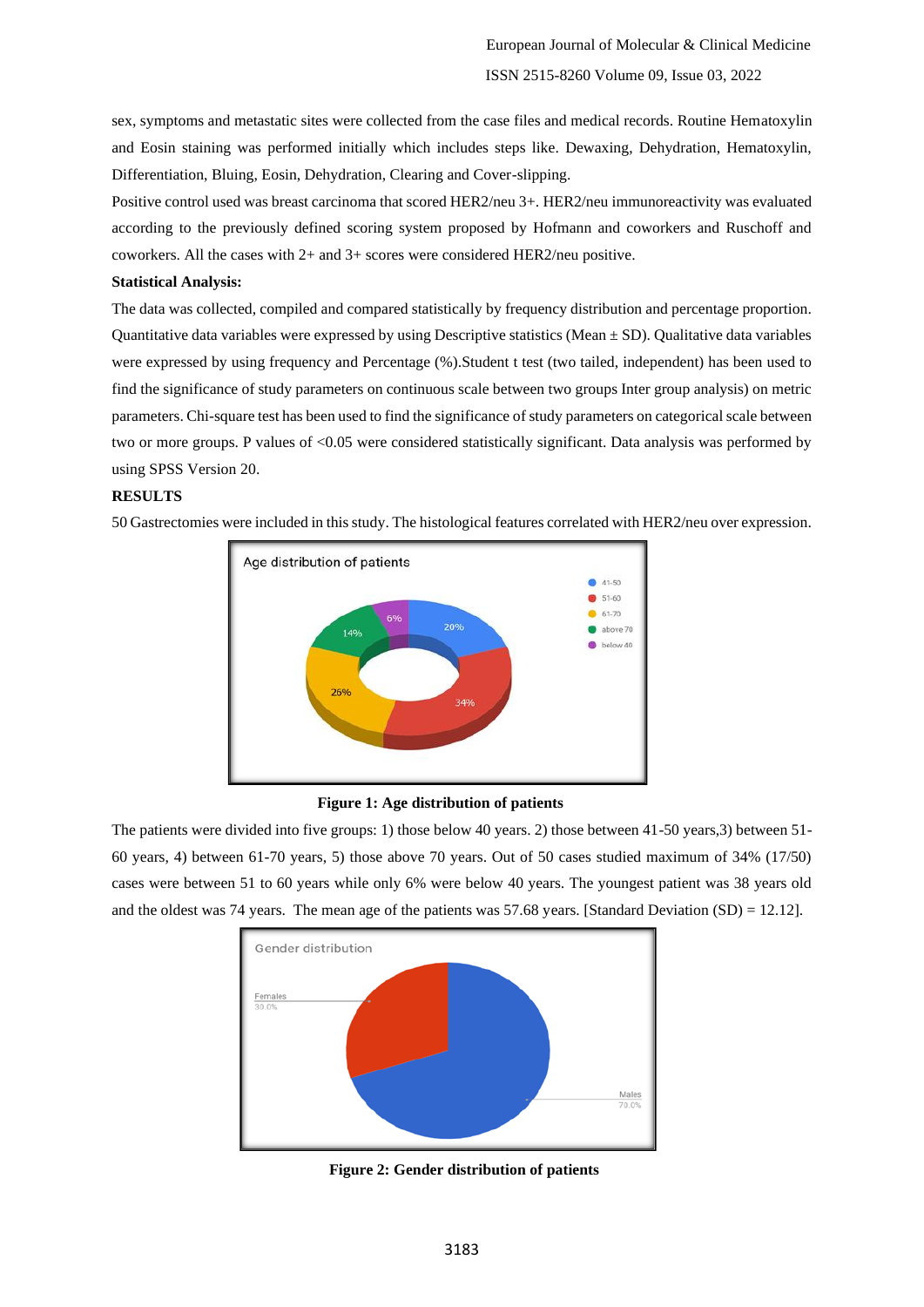# **Type of specimen:**

Most (80.0%; 40 /50) of the specimens were distal gastrectomies and 10 (20.0% were total gastrectomies.



 **Figure 3: Frequency of tumors according to Bormann's classification**

Grossly, of the 50 cases in the study, 18% (9/50), 43 %(20/50), 25%(14/50) and 14%(7/50) belong to Bormann classification type I,II,III,IV respectively.

# **Size**

The tumor size ranged from as small as 0.5cm to as large as 9.5 cm. the average size of the tumor was 4.28cm.  $(SD=2.09)$ .

# **Site**

Most of the tumors (90% were seen in the antropyloric area. Seven (10%) cases were seen in the body of the stomach.

# **Lauren's classification**

All the cases were adenocarcinomas. Most of the tumors, i.e., 35 cases were of intestinal type of adenocarcinomas, whereas 15 cases were of diffuse type.

# **Table 1: Grading of intestinal type adenocarcinomas**

| Grade | Frequency         | Percentage $(\% )$ |
|-------|-------------------|--------------------|
|       | $\sqrt{2}$<br>ے . | 35                 |
|       | 18                | 50                 |
|       |                   | LC                 |
| Total | 35                | 100                |

Out of 50 cases,  $23\%$  (11/50),  $33\%$  (17/50) and 44 % (22/50) cases belonged to Grade 1, 2 and 3 respectively

(including diffuse type, Grade 3). Of the 35 intestinal type of adenocarcinomas included in our study, 50.0% were moderately differentiated (Grade 2).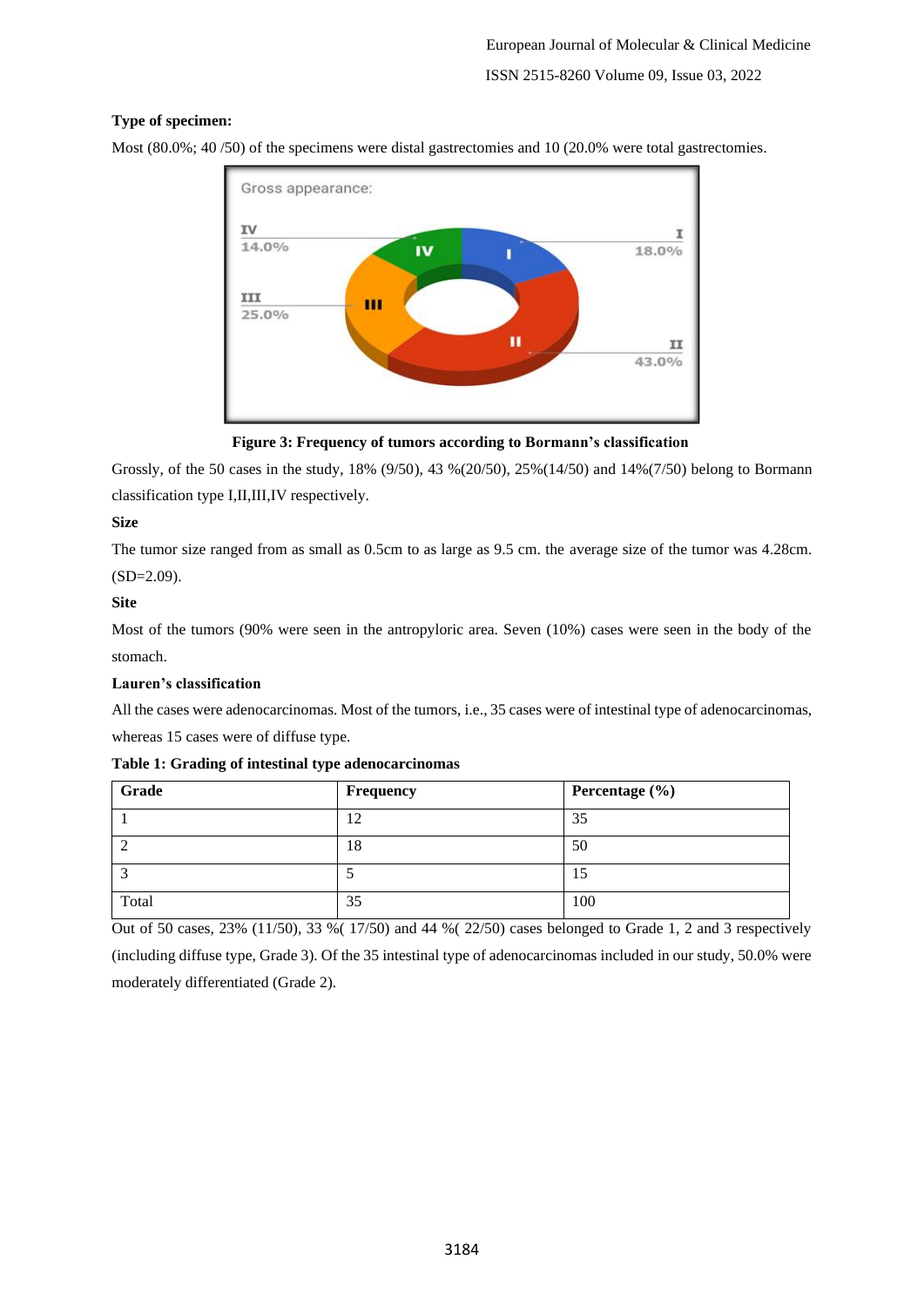

 **Figure 4: Local invasion of tumors**

Most of the tumors (40%, 20/50) were in T4a stage whereas 9% (4/50) of the cases were in the early stage (T1b).

# **Lymph node status**

Sixteen cases (33%) showed a lymph node status of N1, followed by N0 (13 cases, 26%), N3 (11 cases, 22%) and N2 (10 cases, 19%).

# **Lymph-vascular invasion**

Lymph-vascular invasion was present in 15 %( 8/50) of cases and absent in 85% (42/50) cases.

# **Metastasis**

2 cases presented with metastatic lesions, involving the liver.



# **Figure 5: pathological staging of tumors**

Of all the cases, 14% (7/50), 34 %( 17/50), 46% (23/50), and 6% (3/50), were in pathological TNM stage I, II, III, IV, respectively.



 **Figure 6: HER2/neu expression in tumors**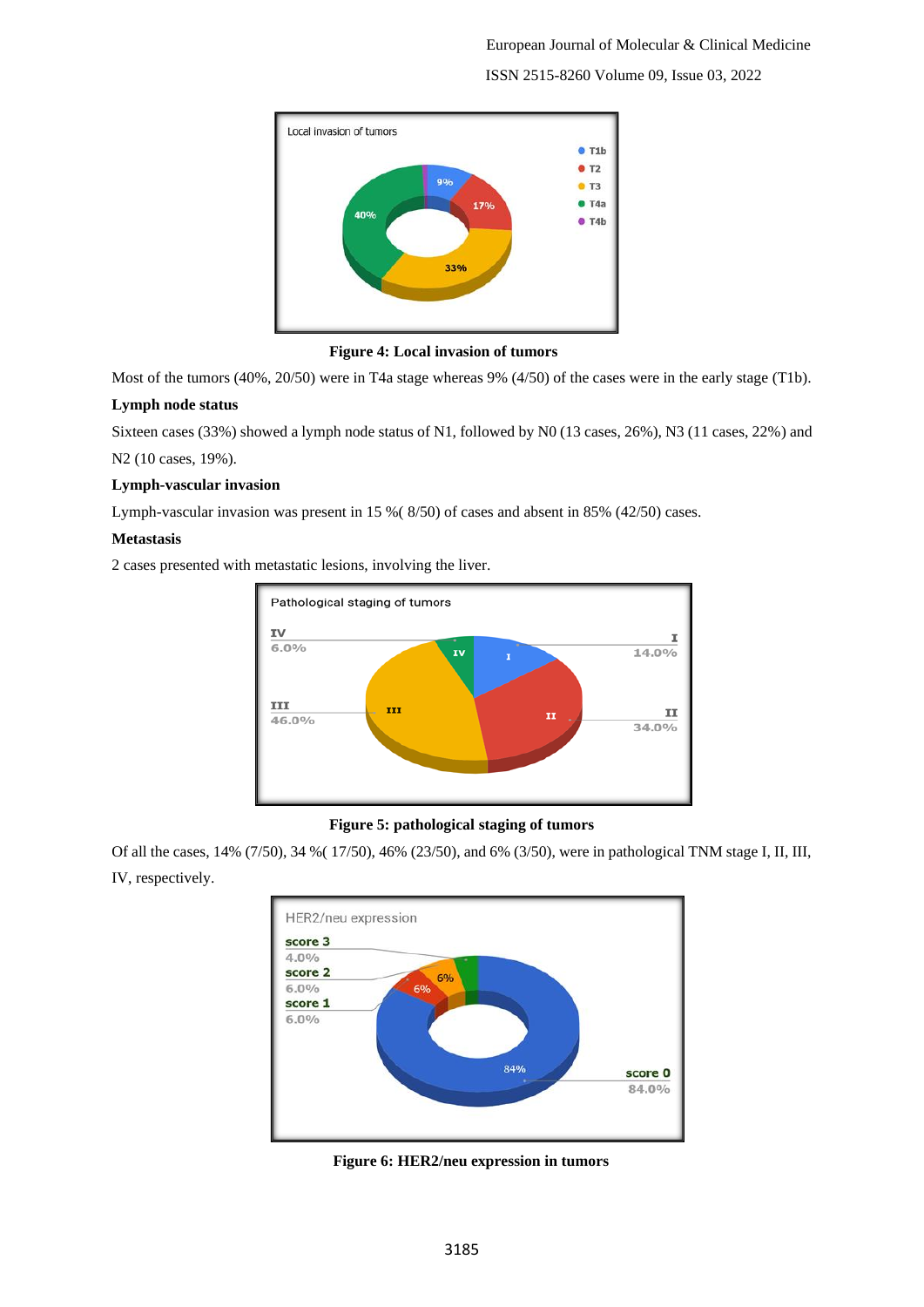| (in<br>Age |           |                |                  | <b>Total</b>   |                  |                 |
|------------|-----------|----------------|------------------|----------------|------------------|-----------------|
| years).    |           | $\bf{0}$       | $1+$             | $2+$           | $3+$             |                 |
|            | 40<br>and | $\overline{2}$ | $\overline{0}$   | $\overline{0}$ | $\overline{0}$   | $\overline{2}$  |
|            | below     | 100.0%         | $0\%$            | 0%             | 0%               | 100.0%          |
|            |           | 4.7%           | $0\%$            | $0\%$          | 0%               | 4.7%            |
|            | $41 - 50$ | $\overline{2}$ | $\boldsymbol{0}$ | $\overline{0}$ | $\boldsymbol{0}$ | $\overline{2}$  |
|            |           | 100.0%         | $0\%$            | $0\%$          | 0%               | 100.0%          |
|            |           | 4.7%           | 0%               | $0\%$          | 0%               | 4.7%            |
|            | $51-60$   | 16             | $\mathbf{1}$     | $\mathbf{1}$   | $\mathbf{1}$     | 19              |
|            |           | 84.2%          | 5.2%             | 5.2%           | 5.2%             | 100.0%          |
|            |           | 38.0%          | 33.3%            | 33.3%          | 50.0%            | 38%             |
|            | 61-70     | 12             | $\mathbf{1}$     | $\mathbf{1}$   | $\overline{0}$   | 14              |
|            |           | 85.7%          | 7.1%             | 7.1%           | $0\%$            | 100.0%          |
|            |           | 28.5%          | 33.3%            | 33.3%          | 0%               | 28%             |
|            | Above 70  | 10             | $\mathbf{1}$     | $\mathbf{1}$   | $\overline{1}$   | $\overline{13}$ |
|            |           | 76.9%          | 7.7%             | 7.7%           | 7.7%             | 100.0%          |
|            |           | 23.8%          | 33.3%            | 33.3%          | 50.0%            | 26%             |
|            |           | 42             | $\overline{3}$   | $\overline{3}$ | $\overline{2}$   | 50              |
| Total      |           | 84%            | 6.0%             | 6.0%           | 4.0%             | 100.0%          |
|            |           | 100.0%         | 100.0%           | 100.0%         | 100.0%           | 100.0%          |

## **Table 2: correlation Age with HER2/ neu**

# $P = 0.972$  NS

HER2/neu expression amongst various age groups is shown in table 5. Forty five cases (89%) showed HER-2/ neu negativity, and there was no correlation with any age group . In one out of 19 cases (5.2%) in 51-60 years age group and in one case out of 13 cases ( 7.6 %) in age group above 70 showed score 3 strong positivity for HER2/neu expression in each group.. Whereas one case in each age group from 51-60, 61-70 and above 70 showed score 2 positive HER2/neu expressions.

| Table 3: Gender with HER2/neu correlation |  |
|-------------------------------------------|--|
|-------------------------------------------|--|

|        |        | HER2/neu     |                |              |                | <b>Total</b> |
|--------|--------|--------------|----------------|--------------|----------------|--------------|
| Gender |        | $\mathbf{0}$ | $1+$           | $2+$         | $3+$           |              |
|        | Female | 14           | 1              | $\mathbf{0}$ | $\Omega$       | 15           |
|        |        | 93.3%        | 6.6%           | 0%           | 0%             | 100.0%       |
|        |        | 33.3%        | 33.3%          | 0%           | $0\%$          | 30.0%        |
|        | Male   | 28           | $\overline{2}$ | 3            | $\overline{2}$ | 35           |
|        |        | 80.0%        | 5.7%           | 8.5%         | 5.7%           | 100.0%       |
|        |        | 66.6%        | 66.6%          | 100.0%       | 100.0%         | 70.0%        |
| Total  |        | 42           | 3              | 3            | $\overline{2}$ | 50           |
|        |        | 84.0%        | $6.0\%$        | 6.0%         | 4.0%           | 100.0%       |
|        |        | 100.0%       | 100.0%         | 100.0%       | 100.0%         | 100.0%       |

P=0.333NS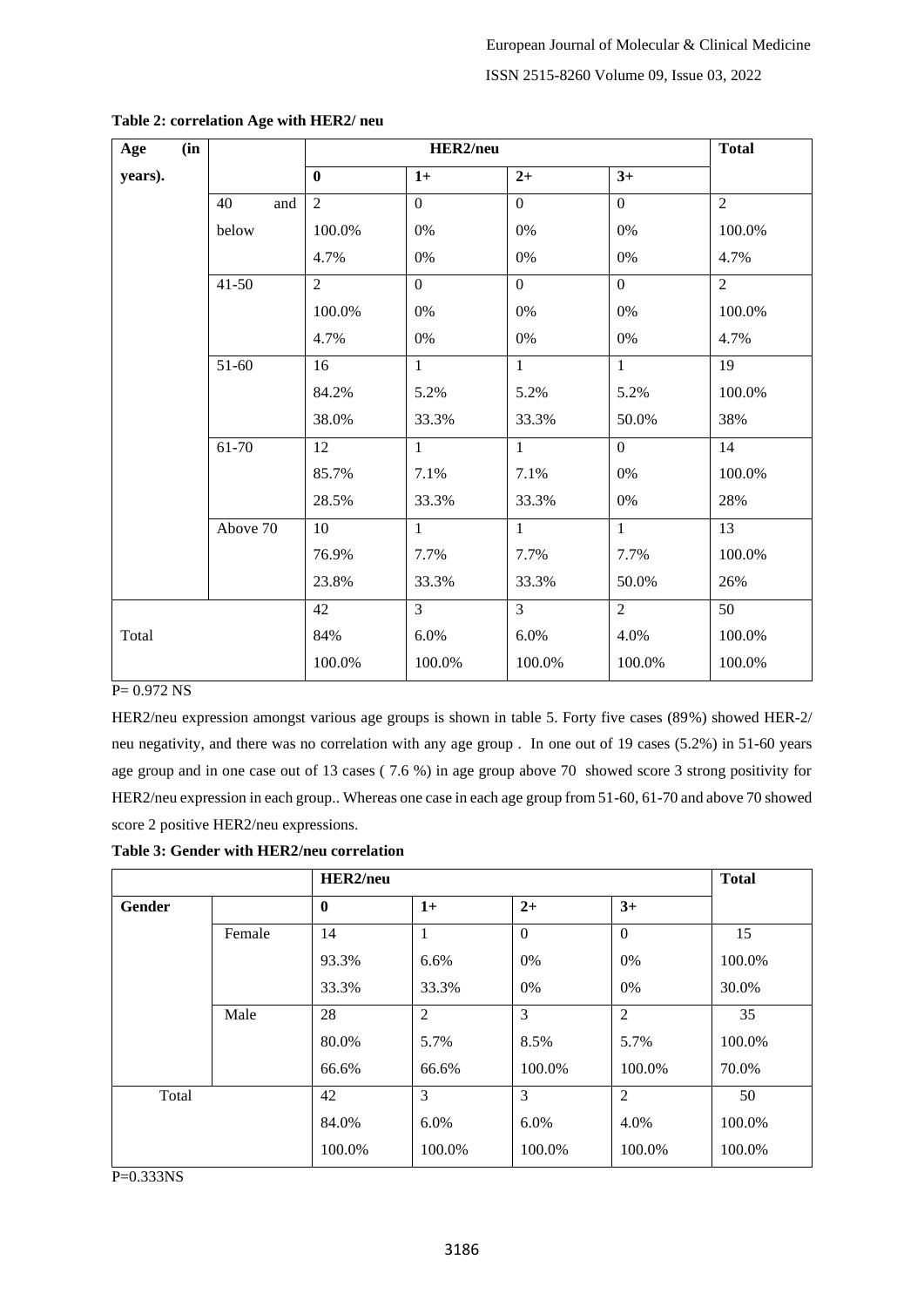HER2/neu over expression of 3+ was seen in two male cases (5.7%) followed by score 2+ in three males (8.5%), score  $1+$  in one female case (6.6%) and two males (5.7%). Fourteen female cases [93.3%, (14/15)] and twentyeight male cases (80.0%) were negative with score 0 for HER2/neu expression.

| Laurens<br><b>Classification</b> |            |              | <b>Total</b> |                |                |        |
|----------------------------------|------------|--------------|--------------|----------------|----------------|--------|
|                                  |            | $\mathbf{0}$ | $1+$         | $2+$           | $3+$           |        |
|                                  | Diffuse    | 14           | $\Omega$     |                | $\overline{0}$ | 15     |
|                                  |            | 93.3%        | 0%           | 8.3%           | 0%             | 100.0% |
|                                  |            | 33.3%        | 0%           | 50.0%          | 0%             | 30.0%  |
|                                  | Intestinal | 28           | 3            | $\overline{2}$ | $\overline{2}$ | 35     |
|                                  |            | 80.0%        | 8.5%         | 5.7%           | 5.7%           | 100.0% |
|                                  |            | 66.6%        | 100.0%       | 66.6%          | 100.0%         | 70.0%  |
| total                            |            | 42           | 3            | 3              | $\overline{2}$ | 50     |
|                                  |            | 84.0%        | 6.0%         | $6.0\%$        | 4.0%           | 100.0% |
|                                  |            | 100.0%       | 100.0%       | 100.0%         | 100.0%         | 100.0% |

**Table 4: Lauren's Classification with HER2/neu correlation.**

P= 0.083 NS

All the cases showing strong HER2/neu expression were of intestinal type (9.1%, 2/35).

Two out of 35 cases (5.7%) intestinal type tumors and 1/15 cases (8.3%) of the diffuse type showed weak positivity of score 2+.

| Table 5: Pathological stage with HER2/neu correlation |
|-------------------------------------------------------|
|-------------------------------------------------------|

|              |              | HER2/neu       |                |                  |                  | <b>Total</b> |  |
|--------------|--------------|----------------|----------------|------------------|------------------|--------------|--|
|              |              | $\bf{0}$       | $1+$           | $2+$             | $3+$             |              |  |
| Pathological | $\mathbf I$  | $\overline{5}$ | $\overline{0}$ | $\overline{0}$   | $\overline{0}$   | 5.0%         |  |
| stage        |              | 100.0%         | 0%             | 0%               | 0%               | 100.0%       |  |
|              |              | 11.9%          | 0%             | 0%               | 0%               | 10.0%        |  |
|              | $\mathbf{I}$ | 16             | $\overline{0}$ | $\mathbf{1}$     | $\boldsymbol{0}$ | 17           |  |
|              |              | 94.1%          | $0\%$          | 5.8%             | $0\%$            | 100.0%       |  |
|              |              | 38.0%          | $0\%$          | 33.3%            | 0%               | 34.0%        |  |
|              | $\rm III$    | 20             | $\overline{3}$ | $\overline{2}$   | $\overline{2}$   | 27           |  |
|              |              | 74.0%          | 11.1%          | 7.4%             | 7.4%             | 100.0%       |  |
|              |              | 47.6%          | 100.0%         | 66.6%            | 66.6%            | 54.0%        |  |
|              | IV           | $\mathbf{1}$   | $\overline{0}$ | $\boldsymbol{0}$ | $\boldsymbol{0}$ | $\mathbf{1}$ |  |
|              |              | 100.0%         | 0%             | 0%               | 0%               | 100.0%       |  |
|              |              | 2.3%           | $0\%$          | 0%               | $0\%$            | 2.0%         |  |
| Total        |              | 42             | 3              | 3                | $\overline{2}$   | 50           |  |
|              |              | 84.0%          | 6.0%           | 6.0%             | 4.0%             | 100.0%       |  |
|              |              | 100.0%         | 100.0%         | 100.0%           | 100.0%           | 100.0%       |  |

 $P = 0.474$  NS

Of the cases which showed strong HER2/neu expression, 100.0% (2/2) belonged to Stage III. One case in Stage II and two cases in Stage III showed weak positivity.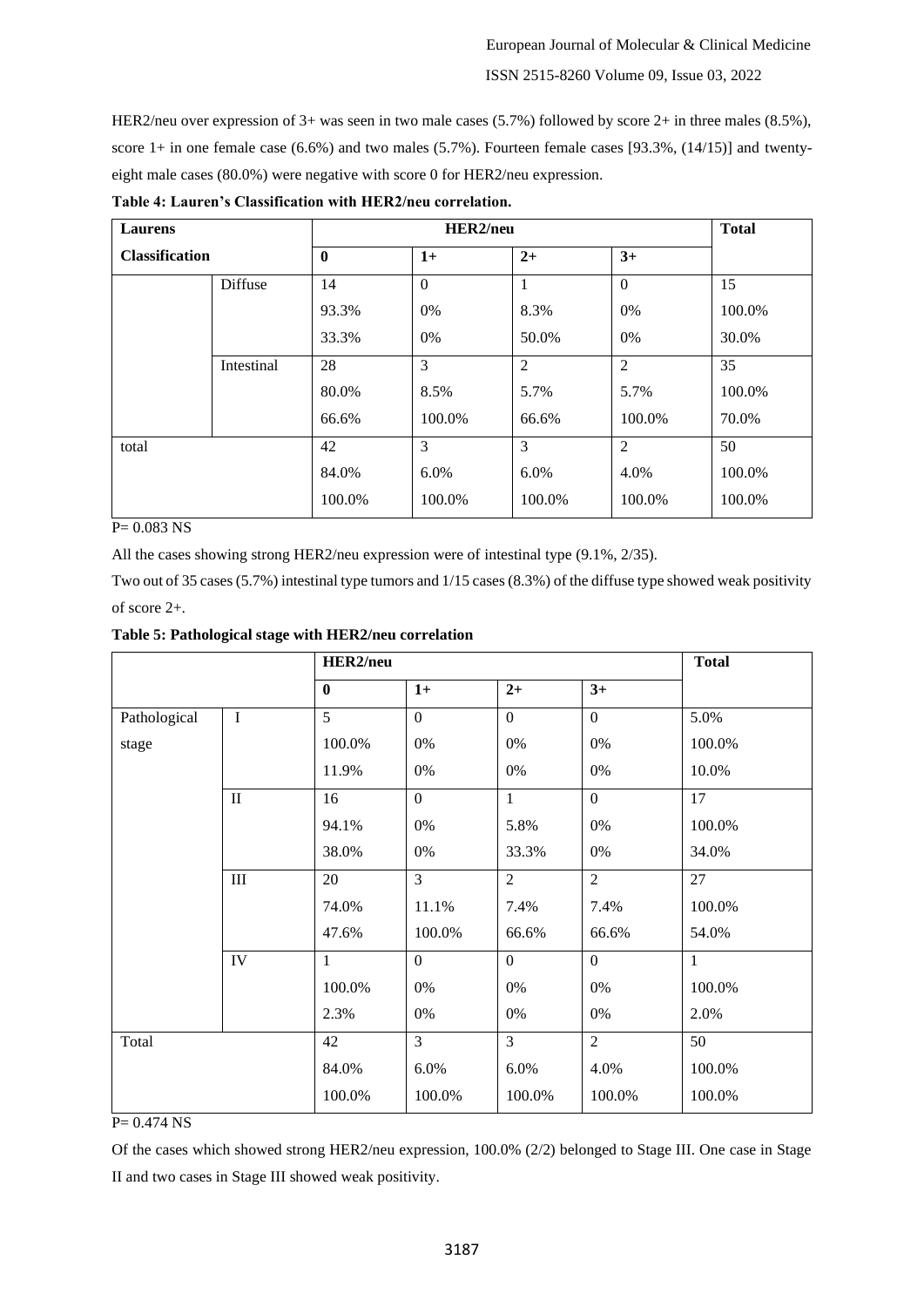|       | HER2/neu       |                |                  |                |                | <b>Total</b> |
|-------|----------------|----------------|------------------|----------------|----------------|--------------|
|       |                | $\mathbf 0$    | $1+$             | $2+$           | $3+$           |              |
| Grade | 1              | $\overline{3}$ | $\overline{2}$   | $\mathbf{1}$   | $\mathbf{0}$   | 6            |
|       |                | 50.0%          | 33.3%            | 16.6%          | 0%             | 100.0%       |
|       |                | 7.1%           | 66.6%            | 33.3%          | 0%             | 12.0%        |
|       | $\overline{2}$ | 14             | $\boldsymbol{0}$ | $\mathbf{1}$   | $\mathbf{1}$   | 16           |
|       |                | 87.5%          | 0%               | 16.2%          | 6.2%           | 100.0%       |
|       |                | 33.3%          | 0%               | 33.3%          | 50.0%          | 32.0%        |
|       | 3              | 25             | $\mathbf{1}$     | 1              | $\mathbf{1}$   | 28           |
|       |                | 89.0%          | 3.5%             | 3.5%           | 3.5%           | 100.0%       |
|       |                | 59.5%          | 16.6%            | 33.3%          | 50.0%          | 56.0%        |
| Total |                | 42             | 3                | $\overline{3}$ | $\overline{2}$ | 50           |
|       |                | 84.0%          | 6.0%             | 6.0%           | 4.0%           | 100.0%       |
|       |                | 100.0%         | 100.0%           | 100.0%         | 100.0%         | 100.0%       |

## **Table 6: Tumor grade with HER2/neu correlation**

#### $P= 0.565$  NS

In moderately differentiated and poorly differentiated tumors, score 3+ positivity was seen one case for each grade (1/16, 6.2%) and (1/28, 3.5%) respectively, compared to well differentiated tumors which showed (1/ 6, 16.6%), score  $2 +$  positivity. so the well and moderately differentiated have shown higher percentage of HER2/neu positivity. This result is observed in our study which correlated with many other studies.



**Picture 1: Section showing Intestinal type adenocarcinoma showing neoplastic glands extending up to muscularis propria. (H&E 10x)**



**Picture 2: Section showing Mucinous adenocarcinoma with adjacent stroma shows desmoplastic reaction. (H&E, 40x)**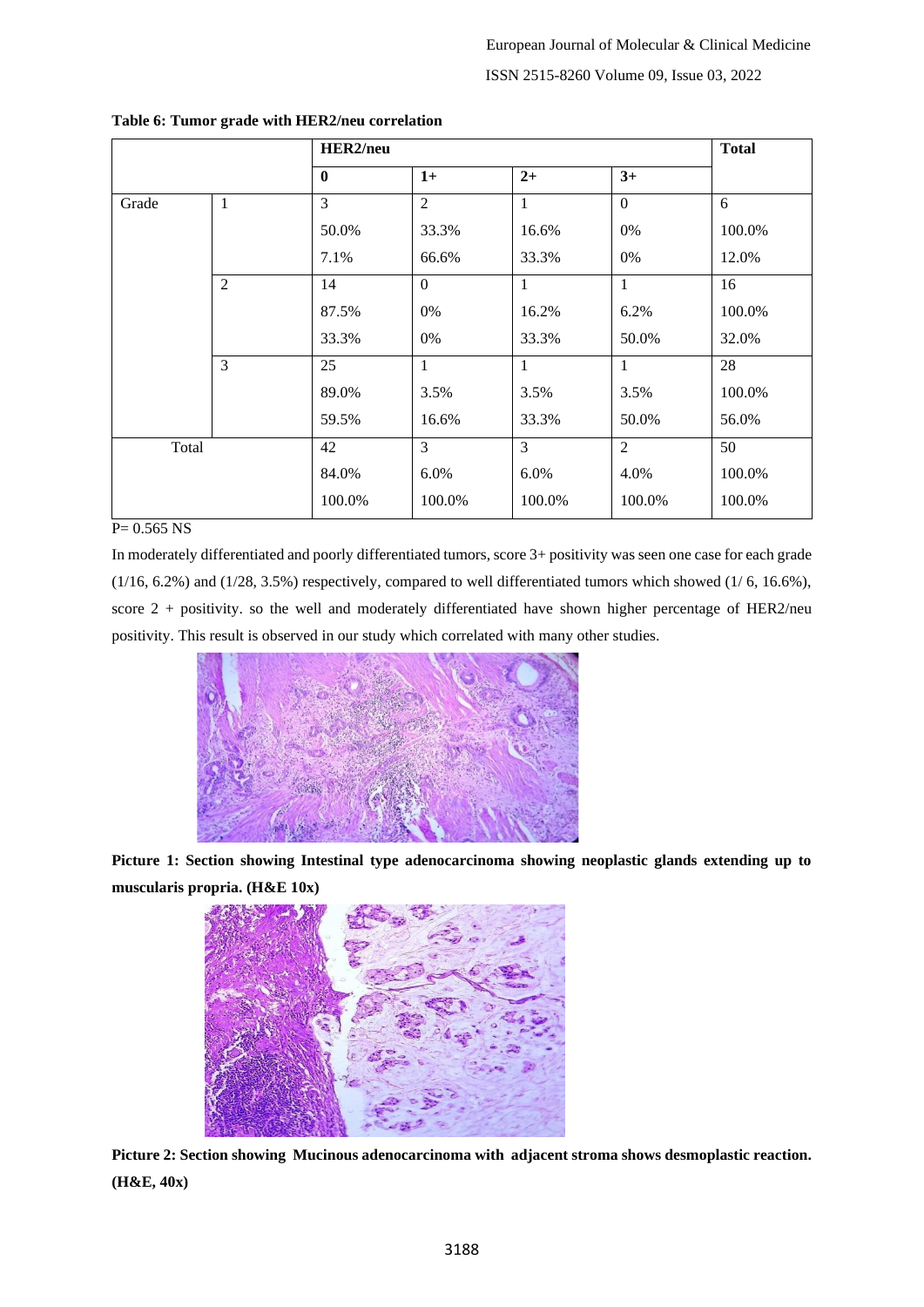

 **Picture 3: Section showing HER2/ neu score 0 (IHC 40x).**



 **Picture 4 : Section showing HER 2/ neu score 1+ (IHC 40x)**



 **Picture 5: Section showing HER 2/neu score 2+ (IHC 40x)**



 **Picture 6: Section showing HER2/neu score 3+ (IHC 40x)**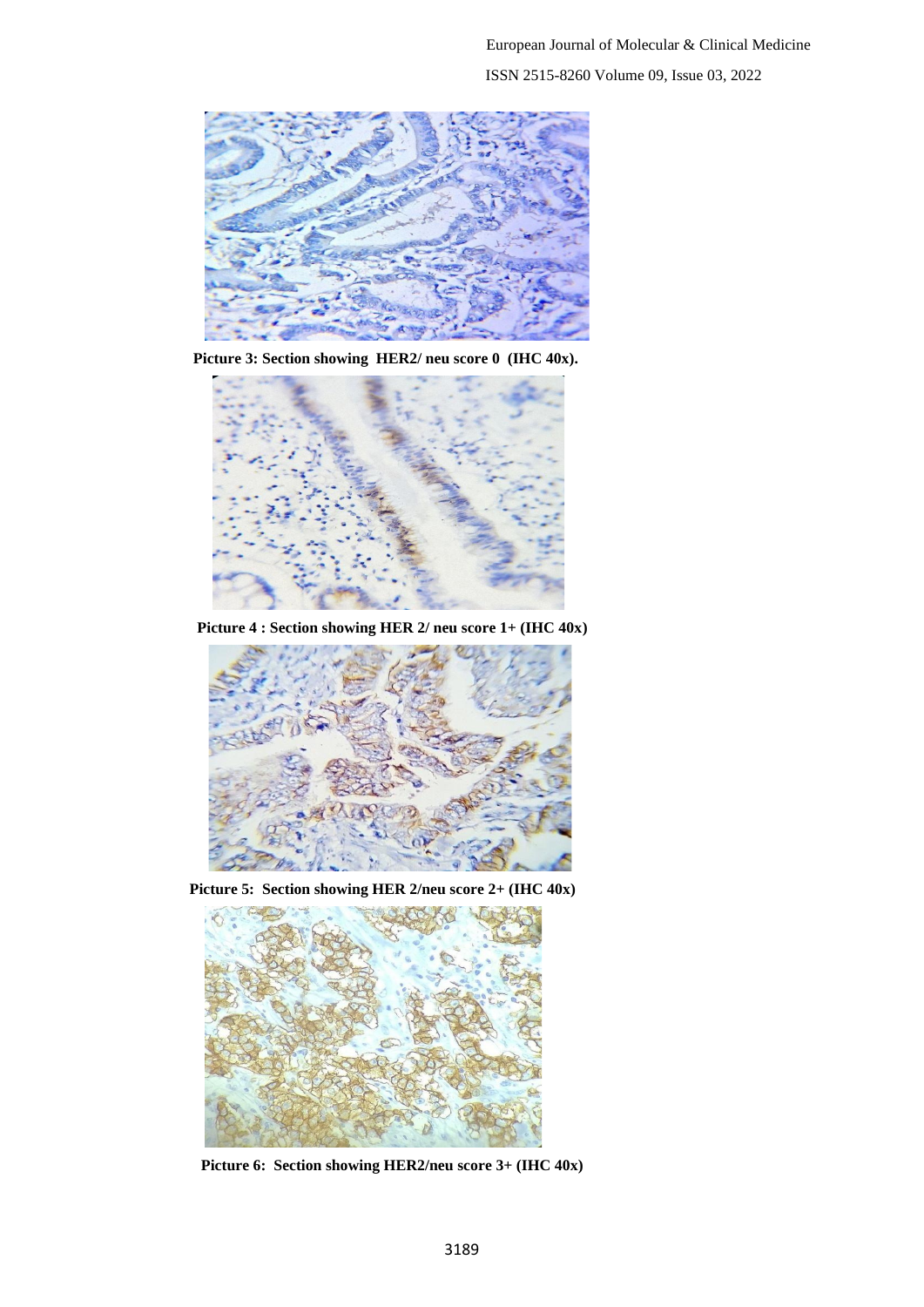European Journal of Molecular & Clinical Medicine ISSN 2515-8260 Volume 09, Issue 03, 2022

#### **DISCUSSION**

Age of patients in our study ranged from 38-74 years. Most of the patients aged between 51-60 years. Mean age was 57.68 years. Males accounted for 70.0% and females 30.0%. This male female sex ratio of 2:1 correlates with other studies. The age and gender distribution was similar to other studies conducted in various parts of India. Most of the tumors were located in antro-pyloric area of stomach (91.8%) and the rest were in the body (8.2%).The frequency of antral tumor location is slightly higher than the previous studies4. The tumor size ranged from 1.5cm to 9.5 cm. The average size of tumor was 4.28 cm (SD=2.09), this result was similar to study by Rakshani and coworkers. [4]

Majority of tumors (70.0%) was of intestinal type and the rest were of diffuse type (30.0%). Rest of the studies showed a similar frequency as the present study. Poorly differentiated tumors were the predominant (56.0%) type followed by moderately differentiated (32.0%) and well differentiated type (12.0%).This distribution was similar to the results of many studies. However, Rajagopal and coworkers reported a predominance of the moderately difference type.<sup>[3]</sup>

In our study, most patients were of pathological stage T4 (56.0%) followed by T3 (28.0%) T2 (12.0%) and T1(4.0%). Regarding the pathologic N stage, 40.0% showed a lymph node status of N1, followed by NO (36.0%) and N2 (16.0%) and N3 (8.0%). The distribution of these pathological variables is slightly different in other studies.<sup>[3,4]</sup>

HER2/neu, for prognostication and as a marker for targeted therapy for breast cancers is an established fact. It has also been of interest to many researchers for cancers of the gastrointestinal tract (GIT) since few years.Some studies have reported high frequency of HER2/neu protein overexpression in the tumors of the upper GIT.<sup>[5,6]</sup>

The phenotypic and genotypic distinction of cancer is increasingly employed to modify treatment strategies. The introduction of trastuzumab for HER2/neu protein metastatic gastric cancers in the first – line management has added gastric carcinoma to an increasing list of cancers to which molecular targeted therapy can be administered.<sup>[7,8]</sup> The evaluation of gastric adenocarcinoma for HER2/neu overexpression with a single immunohistochemical-staining assay was the primary goal of this study. In our study HER2/neu overexpression of gastric adenocarcinomas was evaluated by IHC in 50 curatively resected tumors.

The incidence of HER2/neu over expression is gastric adenocarcinoma in our study (10.0%) is identical to that reported in other large studies in the world. Similarly, studies and detailed reports from India are also available in indexed literature.<sup>[2,3]</sup> A lack of interest in pursuing HER2/neu status in advantage gastric cancer is possibly because trastuzumab is still out of reach of a large majority of Indian patients who do not have any kind of medical insurance to cover the cost of such treatment.<sup>[9]</sup> Nevertheless, this study brings out certain facts discussed as follows that has to be confirmed on a bigger subset of cases in future studies.

HER2/neu expression in gastric cancers varies from 7 to 44%.But most of the studies included biopsies as well as gastrectomies. Higher rates of HER2/neu positivity in biopsies may have been due to larger number of cases in the study when compared to gastrectomy in the other studies.Another reason may be better fixation of biopsy specimens as suggested by Ruschoff J and coworkers.<sup>[10]</sup> Geographic and ethnic heterogeneity of solid tumors may also explain the differences of HER2/neu overexpression in various studies.

The results of present study matches with the study done by Yano and coworkers and Lordick and coworkers,<sup>[11]</sup>and also with TOGA trial 12, Which reported HER2/neu expression Positivity 22.1% overall and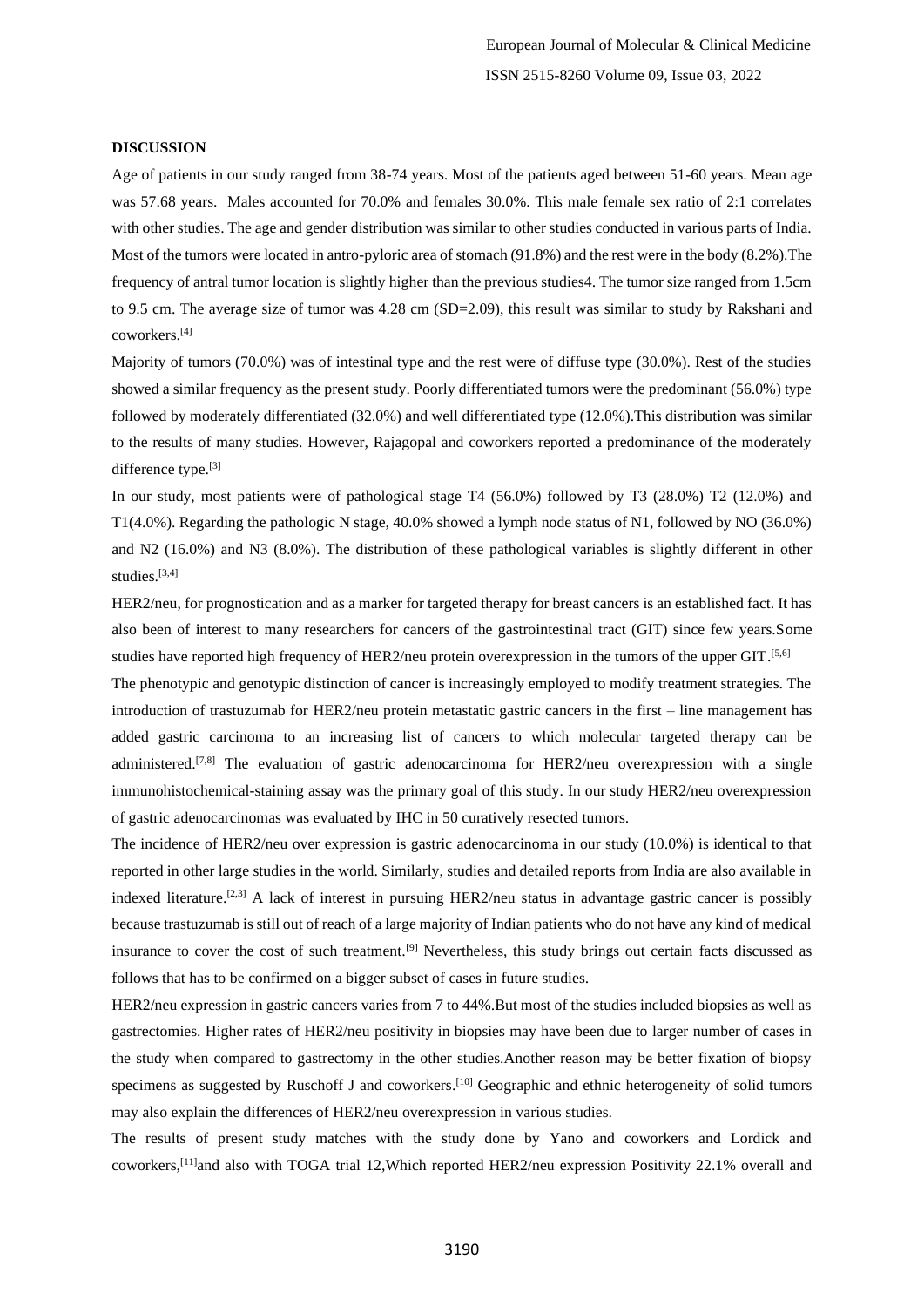10.4% in resected samples. In a study by Ling Shan and co-workers, out of 1463 patients, HER2/neu overexpression was noted in 9.8% while 14.4% and 75.8% were weakly positive and negative, respectively.[13] It should be pointed out that the present study was purely based on IHC, and we have considered 2+ as weak positive. The 2+ results should be further be evaluated by CISH/FISH methods according to the current recommendations.[10]

One of the drawbacks of our study is that we were not able to confirm IHC 1+and 2+cases by FISH analysis due to economic constraints, and hence, our HER2/neu positivity rate may actually be lower. HER2/neu studies have shown excellent concordance rate (>95%) between IHC and FISH in IHC 0 and IHC 3+ cases, suggesting that these IHC scores may not require routine FISH confirmation.in the ToGA trial, 26% of the Score 2+ were Fish positive for HER2/neu overexpression, while in a Chinese cohort study, 28.8% of equivocal turned positive upon FISH evaluation.<sup>[13]</sup>

Another pitfall of IHC that we noticed was that normal foveolar epithelium showed nonspecific cytoplasmic staining. But there was clear distinction between normal epithelium and tumour cells and, hence, this did not interfere with the interpretation. But one needs to be careful during interpretation of HER2/neu staining. Besides, there have been reports of truncated or secreted forms of the HER2/neu receptor that are not anchored in the cell membrane and that can be detected immunohistochemically as a Cytoplasmic staining pattern.<sup>[8]</sup>

Intense Cytoplasmic positivity (probably related to Cytoplasmic mucin) in the tumour cells though considered non – specific in the study, needed FISH confirmation because strong cytoplasmic staining can mask membranous positivity.[14] HER2/neu expression was fairly distributed throughout the age group .There was no statistically significant association (P=0.972) between HER2/neu expression and age, as was also noted in other studies. $[4,13]$ HER2/neu expression was 14.2% (2/35) in males and 0% in females, showing no significant association of HER2/neu expression and gender.  $(p=0.333)$  similar trend was observed in some other studies.<sup>[4]</sup>

In moderately differentiated and poorly differentiated tumors, score 3+ positivity was seen one case for each grade (1/16, 6.2%) and (1/28, 3.5%) respectively, compared to well differentiated tumors which showed (1/ 6, 16.6%) with Score 2 + positivity. So the well and moderately differentiated have shown higher percentage of HER2/neu positivity. This result is observed in our study which correlated with other studies like Sekaran et al,[2] Rajagopal et al,<sup>[3]</sup> and Yan et al.<sup>[11]</sup> Many studies exhibit high HER2/neu expression in GEJ cancers compared to gastric cancers. HER2/neu overexpression may even be higher in esophageal cancers.<sup>[8,9]</sup> All the tumors that showed HER2/neu positivity in our study were in the antro-pyloric area.

In our study, 35/50 patients had intestinal type gastric cancer and 4/35 (11.4 %) of these were HER2/neu positive compared to 1/15 (8.3%) with diffuse-type cancer. Thus HER2/neu expression was more in intestinal –type cancer in our study ( $p=0.083$ ).<sup>[15]</sup>

# **CONCLUSION**

Our study found HER2/neu over expression of 10.0% in gastric cancers similar to most studies in India and the rest of the world. Additional research is required to explore role of HER2/neu as an independent prognostic factor and to confirm any existing geographic variation.

All advanced gastric and GEJ carcinomas should undergoHER2/neu status evaluation. Cases with HER2/neu equivocal results in IHC should undergo FISH analysis to confirm HER2/neu status. Further studies with cohorts need to be conducted to provide more clarity on prevalence of HER2/neu over expression.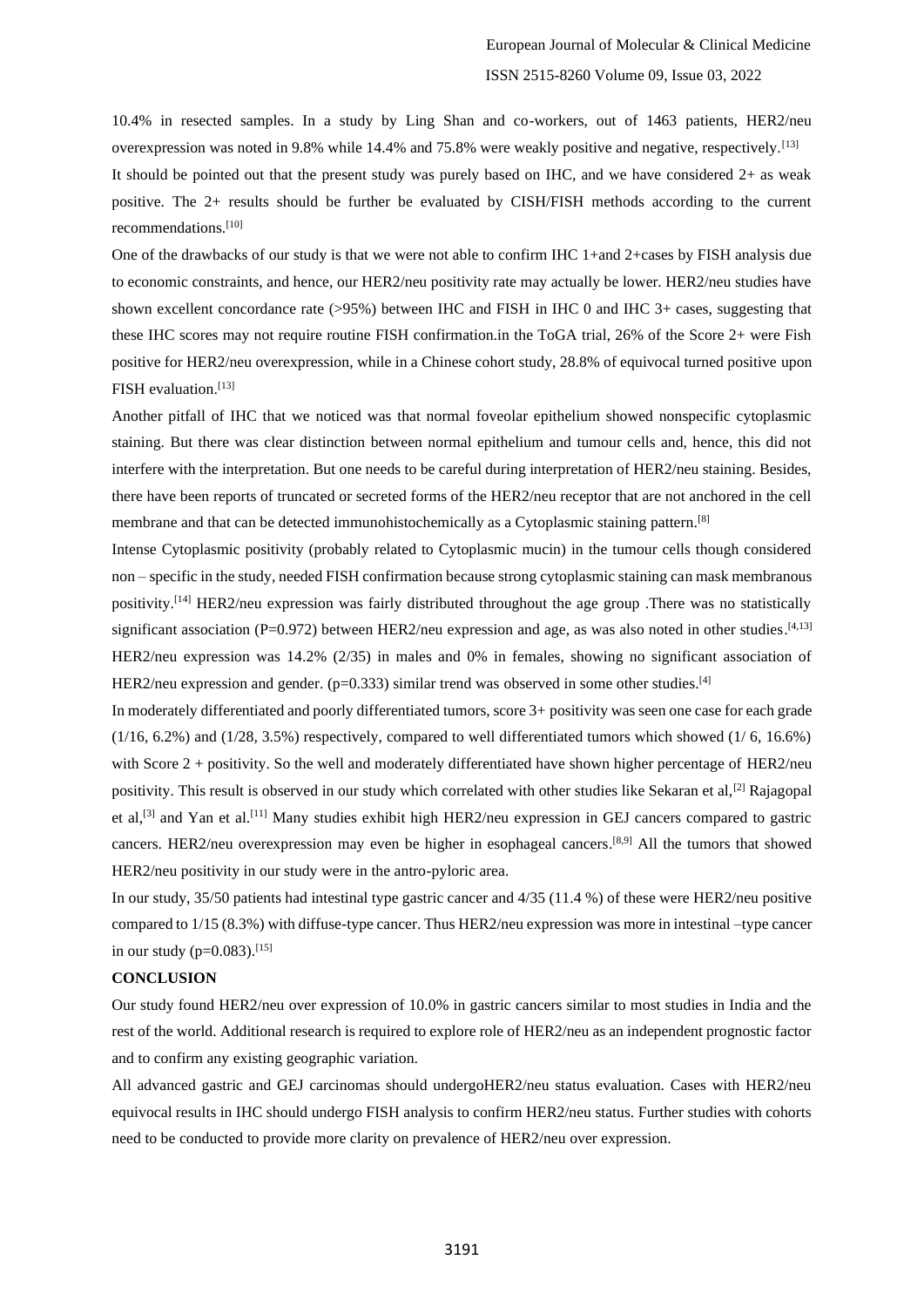## **REFERENCES**

- 1. Akiyama T, Sudo C, Ogawara H, Toyoshima K, Yamamoto T. The product of the human c-erbB-2 gene: a 185-kilodalton glycoprotein with tyrosine kinase activity. Science. 1986;232:1644–1646.
- 2. Sekharan A, Kandagadda RS, Darisetty S, et al. HER2 expression in gastric cancer in indian population-an immunohistochemistry and fluorescence in situ hybridization study. indian J Gastroenterol . 2012;31:106-10.
- 3. Rajagopal I, NivedithaSR ,Sahadev R, Preetham KN, Rajendra SG. hER 2 expression in gastric and gastroesophageal (GEJ) adenocarcinomas. jClinDiag Res. 2015; 9(3): EC06-10.
- 4. Rakhshani N, Kalantari E, Bakhti H, Sohrabi MR, Mehrazma M. Evaluation of HER-2/neu overexpression in gastric carcinoma using a tissue microarray. Asian Pac J Cancer Prev. 2014 Jan 1;15(18):7597-602.
- 5. Koeppen HK, Wright BD, Burt AD, Quirke P, McNicol AM, Dybdal NO, Sliwkowski MX, Hillan KJ. Overexpression of HER2/neu in solid tumours: an immunohistochemical survey. Histopathology. 2001 Feb 1;38(2):96-104.
- 6. Ross JS, McKenna BJ. The HER-2/neu oncogene in tumors of the gastrointestinal tract. Cancer investigation. 2001 Jan 1;19(5):554-68.
- 7. Kim J. Molecular targeted therapy for advanced gastric cancer. Korean J InternMed. 2013;28:149- 55.
- 8. Tanner M, Hollmen M, Junttila TT, Kapanen AI, Tommola S, Soini Y, Helin H, Salo J, Joensuu H, Sihvo E, Elenius K. Amplification of HER-2 in gastric carcinoma: association with Topoisomerase IIα gene amplification, intestinaltype, poor prognosis and sensitivity to trastuzumab. Annals of Oncology. 2005 Feb 1;16(2):273-8.
- 9. Bang YJ, Van Cutsem E, Feyereisl Ova A, Chung HC, Shen L, Sawaki A, Lordick F, Ohtsu A, Omuro Y, Satoh T, Aprile G. Trastuzumab in combination with chemotherapy versus chemotherapy alone for treatment of HER2-positive advanced gastric or gastro-oesophageal junction cancer (ToGA): a phase 3, open-label, randomised controlled trial. The Lancet. 2010 Sep 3;376(9742):687- 97.
- 10. Rüschoff J, Hanna W, Bilous M, Hofmann M, Osamura RY, Penault-Llorca F, Van De Vijver M, Viale G. HER2 testing in gastric cancer: a practical approach. Modern Pathology. 2012 May 1;25(5):637-50.
- 11. Yano T, Ohtsu A, Boku N, Hashizume K, Nakanishi M, Ochiai A. Comparison of HER2 gene amplification assessed by fluorescence in situ hybridization and HER2 protein expression assessed by immunohistochemistry in gastric cancer.Oncology reports. 2006 Jan 1;15(1):65-71.
- 12. Bang YJ, Van Cutsem E, Feyereisl Ova A, Chung HC, Shen L, Sawaki A, Lordick F, Ohtsu A, Omuro Y, Satoh T, Aprile G. Trastuzumab in combination with chemotherapy versus chemotherapy alone for treatment of HER2-positive advanced gastric or gastro-oesophageal junction cancer (ToGA): a phase 3, open-label, randomised controlled trial. The Lancet. 2010 Sep 3;376(9742):687- 97.